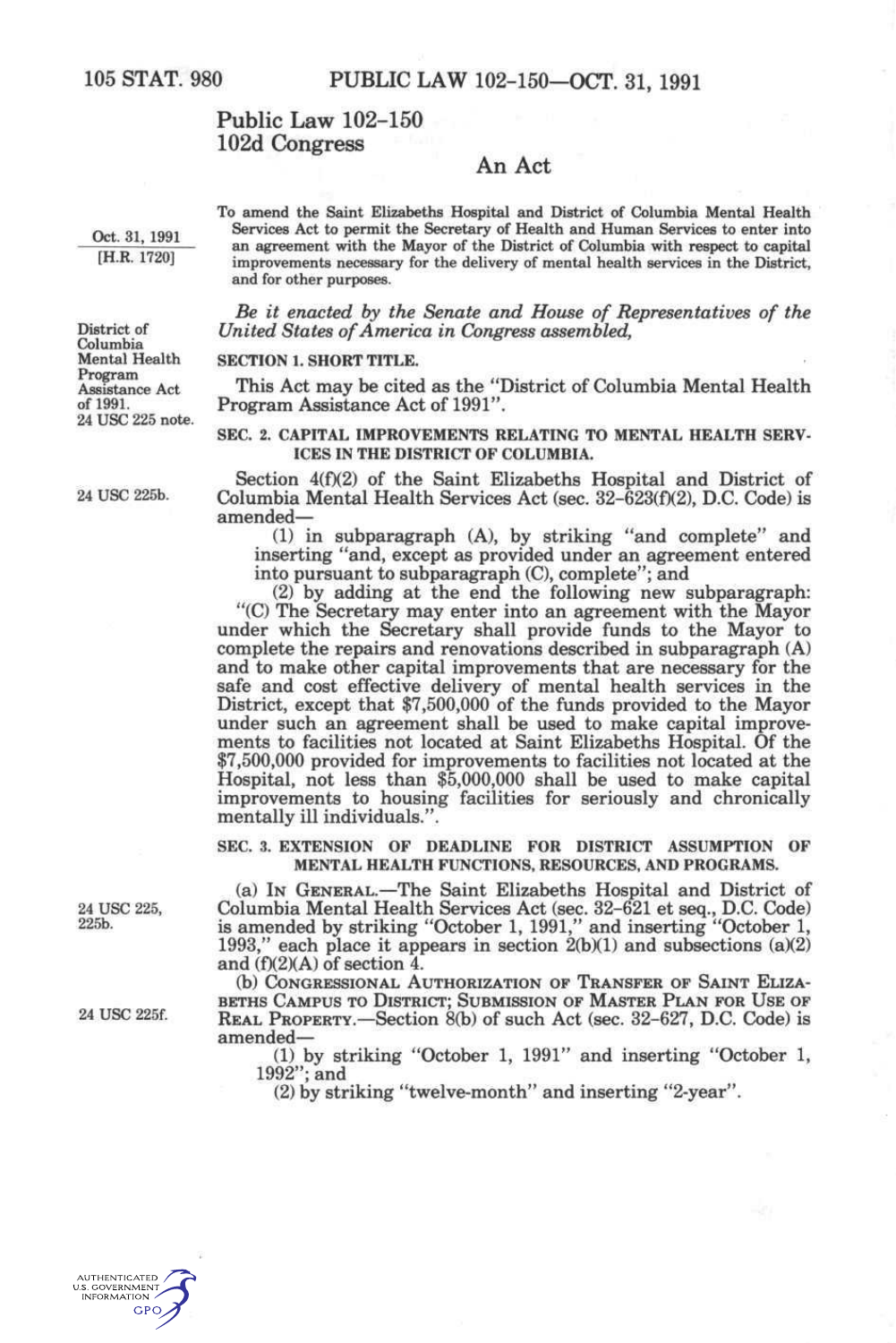#### **SEC. 4. BUY AMERICAN PROVISIONS.**

The Saint Elizabeths Hospital and District of Columbia Mental Health Services Act (sec. 32-621 et seq., D.C. Code) is amended—

(1) by redesignating section 11 as section 12; and 24 USC 225 note.

(2) by inserting after section 10 the following new section:

## **"SEC. 11. BUY AMERICAN PROVISIONS. 24 USC 225h.**

"(a) The Mayor shall insure that the requirements of the Buy American Act of 1933, as amended, apply to all procurements made under this Act.

"(b) DETERMINATION BY THE MAYOR.—(1) If the Mayor, after consultation with the United States Trade Representative, determines that a foreign country which is party to an agreement described in paragraph (2) has violated the terms of the agreement by discriminating against certain types of products produced in the United States that are covered by the agreement, the United States Trade Representative shall rescind the waiver of the Buy American Act with respect to such *types* of products produced in that foreign country.

"(2) An agreement referred to in paragraph (1) is any agreement, between the United States and a foreign country pursuant to which the head of an agency of the United States Government has waived the requirements of the Buy American Act with respect to certain products produced in the foreign country.

"(c) REPORT TO CONGRESS.—The Mayor shall submit to Congress a report on the amount of purchases from foreign entities under this Act from foreign entities in fiscal years 1992 and 1993. Such report shall separately indicate the dollar value of items for which the Buy American Act was waived pursuant to any agreement described in subsection (a)(2), the Trade Agreement Act of 1979 (19 U.S.C. 2501 et seq.), or any international agreement to which the United States is a party.

"(d) BUY AMERICAN ACT DEFINED.—For purposes of this section, the term 'Buy American Act' means title III of the Act entitled 'An Act making appropriations for the Treasury and Post Office Departments for the fiscal year ending June 30, 1934, and for other purposes', approved March 3,1933 (41 U.S.C. 10a et seq.).

"(e) RESTRICTIONS ON CONTRACT AWARDS.—NO contract or subcontract made with funds authorized under this title may be awarded for the procurement of an article, material, or supply produced or manufactured in a foreign country whose government unfairly maintains in government procurement a significant and persistent pattern or practice of discrimination against United States products or services which results in identifiable harm to United States businesses, as identified by the President pursuant to  $(g)(1)(A)$  of section 305 of the Trade Agreements Act of 1979 (19 U.S.C.  $2515(g)(1)(A)$ ). Any such determination shall be made in accordance with section 305.

"(f) PROHIBITION AGAINST FRAUDULENT USE OF 'MADE IN AMERICA' LABELS.—If it has been finally determined by a court or Federal agency that any person intentionally affixed a label bearing a 'Made in America' inscription, or any inscription with the same meaning.